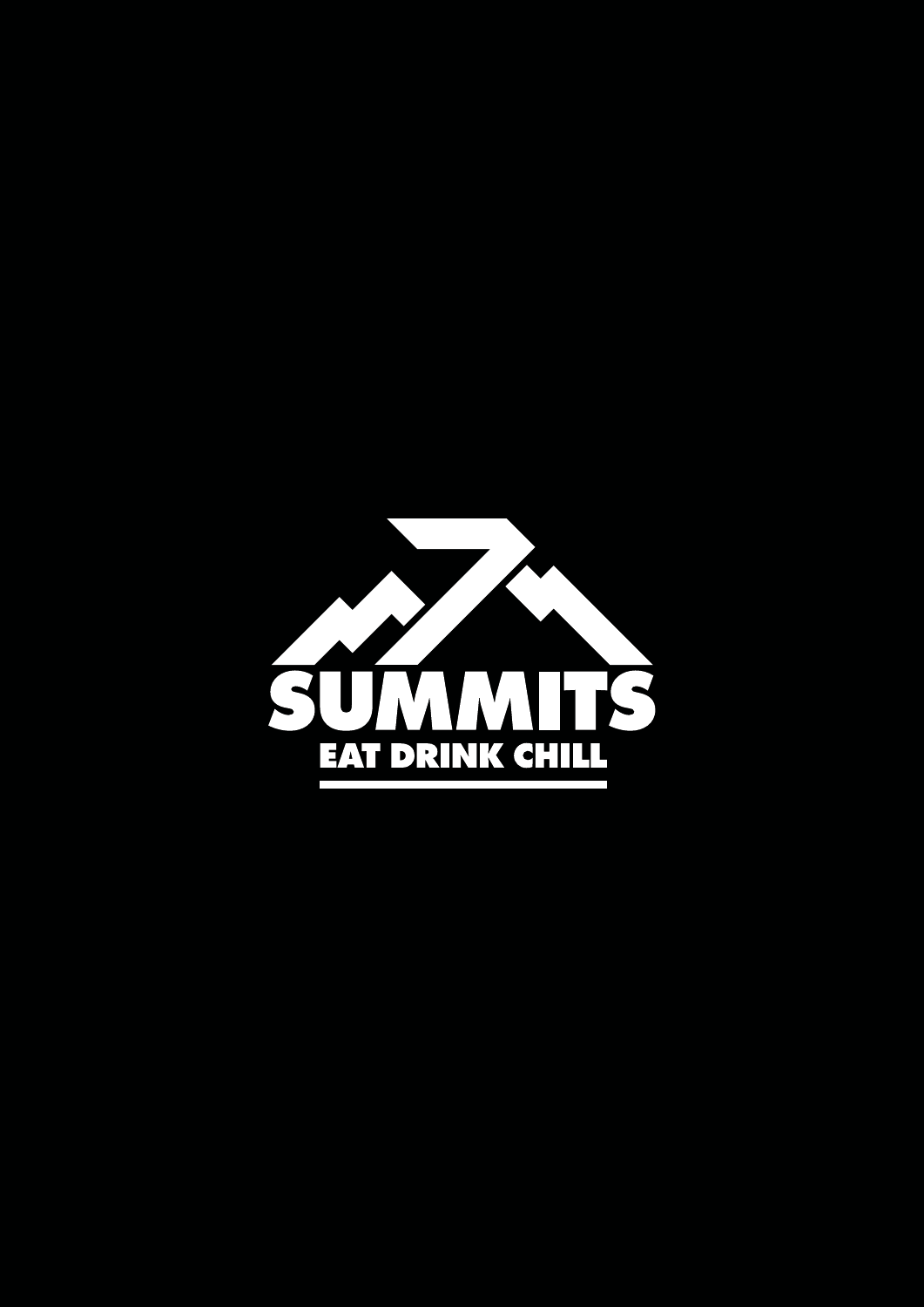# **Main Meals**

**Bagel with Smoked Salmon or Bacon** with chutney, cream cheese and salad 18

**Eggs any Style** with bacon 14

**3 Egg Omelette** with champagne ham, red onion and tomato 18

**Chicken Fajita Wraps** chicken, capsicum and onion marinated in fajita spice with sour cream, salsa and guacamole 20

**Pork Belly Salad -** chilli, coriander, asian slaw and caramel glaze 20

**Grass Fed Eye Fillet Steak**  pommes puree, black garlic, watercress 33

**Roast of the Day** 22

**Pasta of the Day** 22

**Soup of the Day** with fresh bread 16

**Curry of the Day** with fluffy rice 20

**Fish and Chips** with salad 24

**Beef, Chicken or Fish Burger** with salad and french fries 23

## **Pizza 12" - 26 9" - 18**

*GF bases available 4*

**Hawaiian** ham, pineapple and mozzarella with napoli sauce

**Pepperoni** pepperoni, mozzarella and napoli sauce

#### **Meat Lovers**

ham, salami, smoked chicken and bacon with mozzarella, BBQ and napoli sauce

**Smoked Chicken** smoked chicken, brie, cranberry sauce, mozzarella and napoli sauce

**Vegetarian** spinach, mixed roasted root vegetables, mozzarella with napoli sauce

# **Poke Bowls**

**7Summits poke bowl -** Rice, cucumber, tomato, mung beans, seaweed, sesame, nori, edamame, mesclun and wasabi with a spicy dressing

**Seared Big Eye Tuna** - medium rare 23

**Chilli Chicken** 21

**Wagyu Beef** 22

**Chilli Smoked Tofu** 20